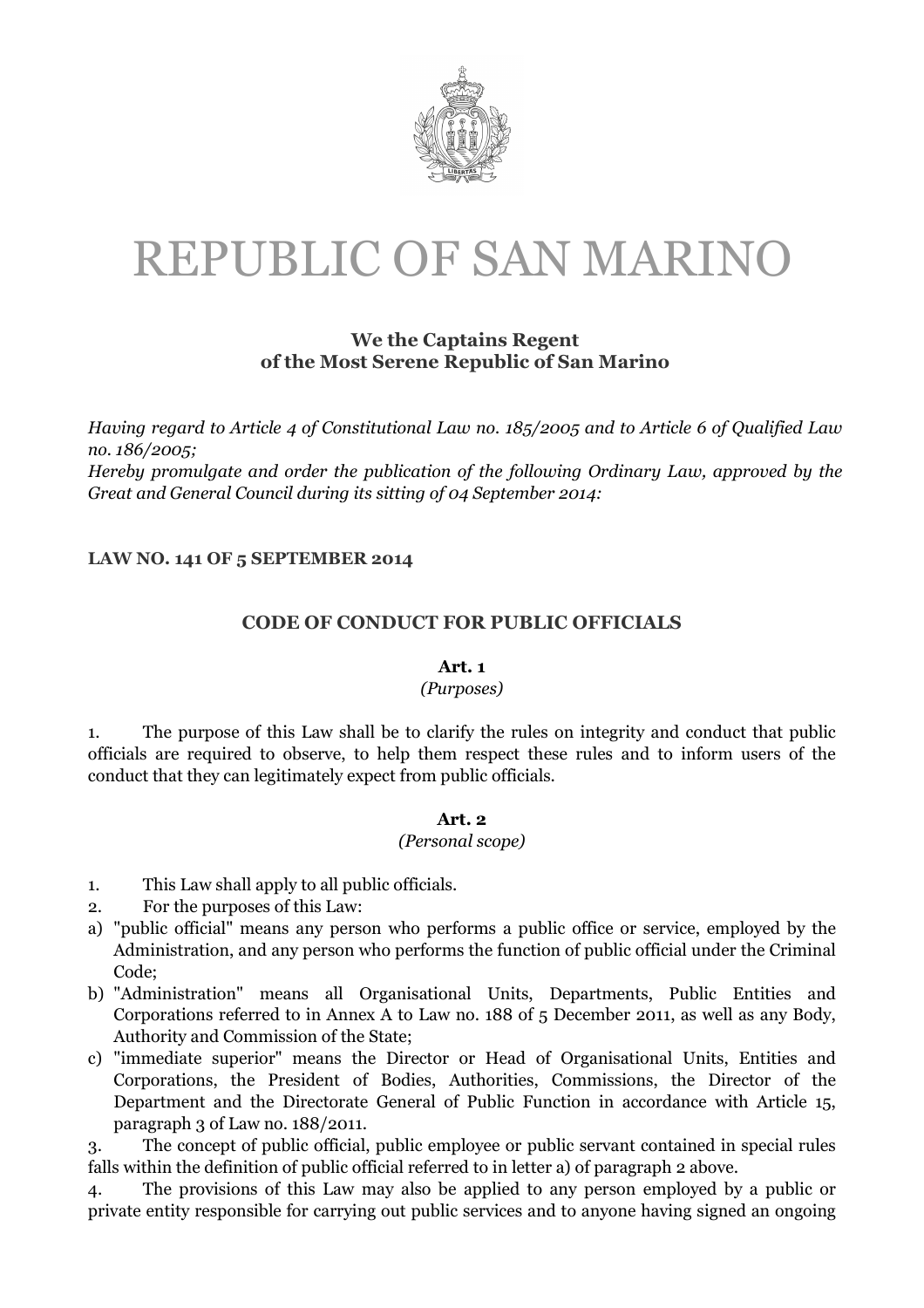collaboration or consultancy contract, insofar as compatible and without prejudice to special rules. To this end, the administration shall include in the acts pertaining to the provision of public service and in the collaboration and consultancy contracts special provisions and clauses of termination of the employment relationship in case of violation of the obligations arising from this Code.

5. The provisions of this Law shall be reference principles for the conduct of the members of the Great and General Council, the Heads and members of the Township Councils, the members of the Congress of State, the judges and the members of the Police Forces with regard to compatible aspects and without prejudice to the special rules applicable to them.

6. In relation to members of the Police Forces, a specific code of conduct will be approved by means of a delegated decree, in accordance with the guidelines contained in the European Code of Police Ethics referred to in Recommendation REC (2001) 10 adopted by the Committee of Ministers of the Council of Europe on 19 September 2001. Until the adoption of the aforementioned code of conduct, the provision referred to in paragraph 5 shall apply.

# Art. 3

#### (Implementing principles)

1. From the entry into force of this Law, the Administration and the persons referred to in paragraph 4 of Article 2 having adopted the provisions of this Code shall have the duty to inform public officials and citizens about its provisions, including through computer media.

2. This Law shall be an integral part of the working conditions of public officials.

3. Every public official shall have the duty to take all necessary measures in order to comply with the provisions of this Law.

4. The staff of the public administration shall be offered training activities that provide employees with the guidelines and provisions necessary for the implementation of this Code.

#### Art. 4

#### (Legality, impartiality and discretion)

1. Public officials shall be required to perform their duties in accordance with the law, legitimate instructions and ethical rules relating to their functions.

2. Public officials shall operate in an honest, diligent and effective manner and shall perform their duties to the best of their ability, with competence, fairness and cognition.

3. When the functions of public officials involve the exercise of discretion, they shall be required to exercise it in an impartial manner, in accordance with the law, the principles of professional ethics and the purposes of their office, taking into account only public interest and relevant circumstances.

# Art. 5

# (Respect for Institutions and political neutrality)

1. Public officials shall have the duty to respect Institutions and to faithfully serve the Republic and State authorities established in conformity with the law.

2. Public officials shall be required to act in an impartial manner and to comply with the directives, decisions or legitimate actions of public authorities, in full respect for autonomy of the administration from politics. If officials take part in political activities, such participation shall not interfere with the impartial exercise of their functions and with the pursuit of the interest at the basis of the service provided.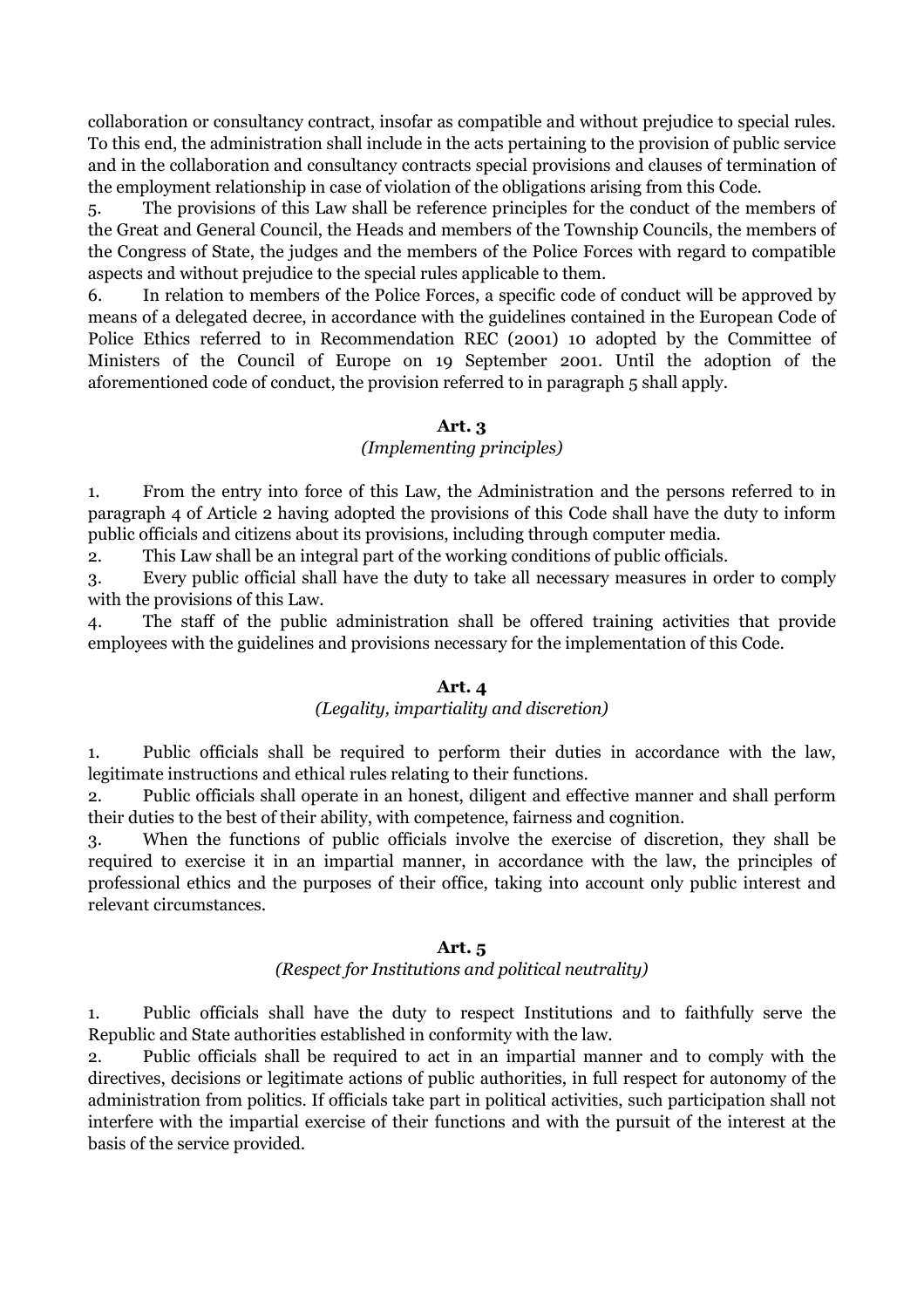# (Relations with users and professional field)

1. Public officials shall have the duty to always act in a manner as to preserve and strengthen the confidence of citizens and users in general in the integrity, impartiality and effectiveness of the Administration, institutions and public authorities.

2. In their relationship with users, public officials shall be recognisable through a badge made available by the Administration and by the persons referred to in paragraph 4 of Article 2, unless otherwise ordered.

3. In exercising their functions, public officials shall not act or omit to act in an arbitrary or discriminatory manner to the detriment of any person, group of persons or organisations and shall give due consideration to the rights, obligations and legitimate interests of others.

4. Public officials shall be required to be polite and respectful and helpful in their relations with citizens and users in general, as well as in their relations with superiors, colleagues and subordinates.

5. Public officials shall be liable to their immediate superior, except as otherwise required by law.

# Art. 7

# (Reporting)

1. Public officials shall be required to submit complaints and reports in the event that:

- a) they believe that they have been asked to act in an irregular or illegal manner, or contrary to the principles of ethics and good performance of the Administration, or otherwise in a way inconsistent with this Law;
- b) they become aware of a violation of this Law committed by other public officials;
- c) they become aware, in the performance of their functions, or as a result thereof, of any element, indication or reasonable suspicion of illegal or criminal activity concerning the public function.

2. The complaint or report referred to in the preceding paragraph may be submitted to the immediate superior, the judicial or police authority in writing or in other specific forms envisaged by the legislation in force.

3. The complaint or report shall not constitute a breach of professional secrecy.

4. The Administration shall ensure that public officials submitting, under this Article, a complaint or report based on reasonable suspicion and in good faith do not suffer any damage. The sanctions or disciplinary measures adopted in violation of the provisions of the preceding paragraph shall be null and void.

5. The Administration shall take appropriate measures to ensure the confidentiality of the identity of the public official who has submitted the complaint or report. The identity may be revealed only if this is essential to fully guarantee the right of defence of the reported person.

6. In case of communication, report or complaint to the Judicial Authority, the identity of the public official who has reported the fact, even if known, shall not be mentioned. The identity of the public official may be revealed only when the Judicial Authority, by reasoned decree, declares it essential for the purposes of investigating the offences prosecuted.

# Art. 8

# (Exercise of powers to one's own advantage)

1. In performing their duties, public officials shall avoid being influenced by their private interests. It shall be their responsibility to avoid conflicts of interest, regardless of whether these are real, potential or apparent.

2. Public officials shall not in any case take undue personal gain from their office.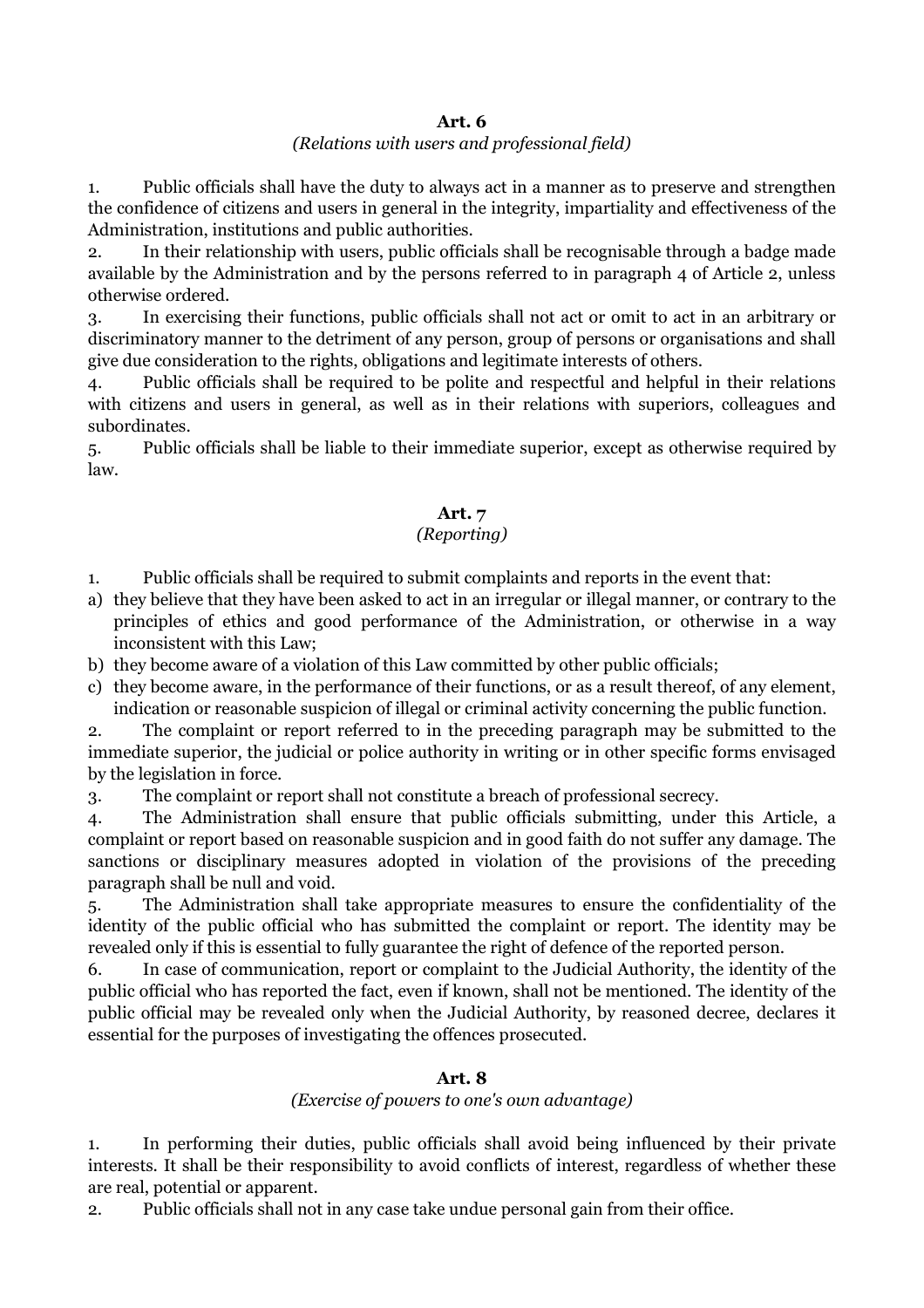# (Conflict of interests)

1. A conflict of interests shall arise from a situation in which a public official has a personal interest influencing, or apparently influencing, the impartial and objective exercise of his functions.

2. The personal interest of the public official shall include any advantage for himself or to the benefit of the spouse, cohabiting partner, relatives to the fourth degree and the like, or of persons with whom the public official has or has had in the two previous years business or political relations, or of organisations in which he holds or has held in the two previous years management or control positions.

3. Public officials shall be personally responsible for:

- a) identifying any actual, potential or apparent conflict of interests;
- b) informing their immediate superior in writing about any conflict of interests from the moment they become aware thereof;
- c) complying with any final decision that requires them to get out of the situation in which they are, including, if applicable, the indication to refrain from any act relating to the procedure or administrative activity in relation to which a conflict of interests has been identified.

4. Without prejudice to paragraph 5 of Article 2, if the public official is part of a commission or a decision-making body, he shall refrain from attending the session or part thereof dealing with the matter in which he has a personal interest.

#### Art. 10

# (Declaration of interests)

1. Public officials holding a position in which their personal or private interests could be related to their official duties shall be required to declare the nature and extent of such interests to their immediate superior, in accordance with the law, at the time of appointment, and thereafter at regular intervals, as defined on the basis of the circulars referred to in paragraph 2 of Article 23, or in case of changes, or upon request.

2. Public officials shall be required to inform in writing their immediate superiors of their adherence to or membership in associations, foundations or organisations, whose areas of interest might create situations of conflict or affect the conduct of the public activity.

# Art. 11

# (Incompatibilities)

1. Without prejudice to the incompatibilities provided for public employees and Directors under Law no. 38 of 8 September 1967, Law no. 41 of 22 December 1972, Law no. 108 of 31 July 2009, Law no. 188 of 5 December 2011 and those laws specially governing Bodies and Organisational Units, public officials shall not be involved in any activity or operation, hold any office or perform any function, regardless of whether it is paid or not, which is incompatible with the proper exercise of their public duties or which would prejudice such exercise. In case it is not clear whether or not an activity is compatible, public officials shall in any case report it to their immediate superior.

2. Regarding incompatibilities with the office of member of elected bodies representing the people, reference shall be made to the special rules governing this matter.

# Art. 12

# (Political or public activity)

1. Without prejudice to the fundamental rights guaranteed in the Declaration on the Citizens' Rights, public officials shall be required to ensure that their participation in political activities, or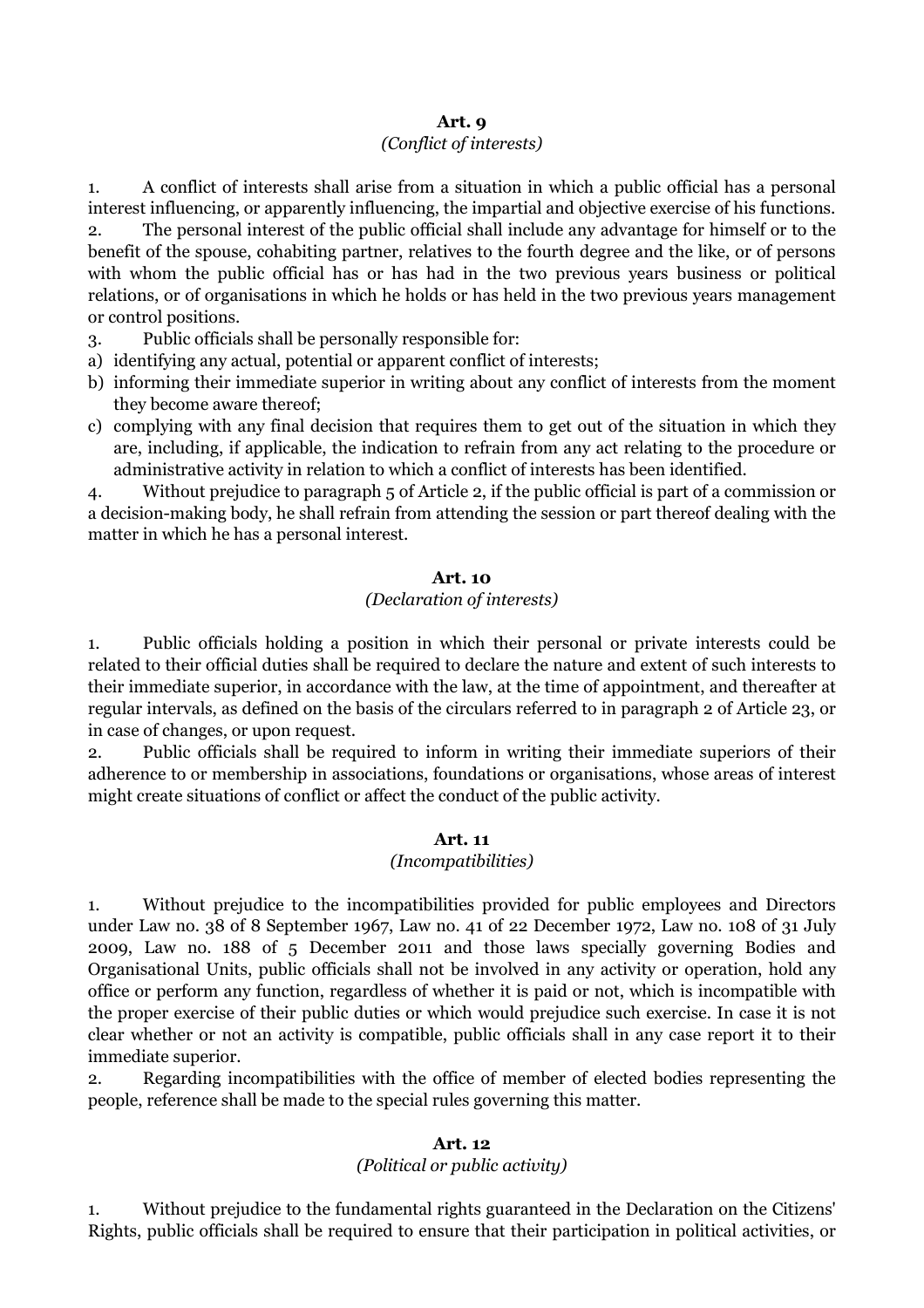their involvement in public or political debates, does not interfere with the impartial exercise of their functions and with the pursuit of the interest at the basis of the service provided, and does not alter the confidence of the public and the Administration in their ability to carry out their duties with impartiality and loyalty.

2. In exercising their functions, public officials shall not commit for political purposes or in any case partisan interests.

#### Art. 13

## (Protecting the privacy of public officials)

1. The Administration shall take all measures necessary to ensure that the privacy of public officials be respected in an appropriate manner; therefore, statements and reports envisaged in this Law shall remain confidential, except as otherwise prescribed by special rules.

# Art. 14

# (Gifts)

1. Public officials shall neither request nor accept gifts, favours, invitations or any other benefit to them or to their spouses, cohabiting partners, relatives to the fourth degree and the like, or persons with whom public officials have or have had in the two previous years business or political relations, or organisations in which they hold or have held in the two previous years management or control positions that may influence or appear to influence the impartiality with which they perform their duties, or may constitute or appear to constitute a reward in relation to their functions. This shall not include conventional hospitality or gifts worth less than  $\epsilon$  100.00, which shall in any case be occasional.

2. In cases of doubt about the possibility to accept a gift, public officials shall ask their immediate superior whether to accept a gift, advantage or invitation.

3. Public officials shall deliver to their immediate superior the gifts whose value is higher than that provided for in paragraph 1 and that cannot be refused as a matter of courtesy and protocol. These gifts shall become part of the State assets and, in case of perishable materials, they shall be transferred to the Organisational Units where they can be used or, ultimately, be donated to nonprofit organisations.

4. In all cases in which public officials accept an invitation or any advantage that cannot be refused or returned, they shall notify this in writing to their immediate superior.

# Art. 15

# (Reaction to offers of an undue advantage)

1. Without prejudice to the provisions of the preceding Article, if public officials are offered an undue advantage they shall be required to take the following measures:

- a) refuse the undue advantage because they do not have to accept it in order to use it as evidence;
- b) report as soon as possible the offer of an undue advantage to their immediate superior or directly to the competent criminal authority;
- c) deal with the case for which the undue advantage was offered in the same way as all other cases and follow the instructions, if any, given by the immediate superior.

# Art. 16

# (Vulnerability to the influence of others)

1. Public officials shall not let others force them, or pretend that they are forced, to reciprocate a favour to any natural or legal person. Similarly, their conduct, both public and private, shall not make them vulnerable to the undue influence of others.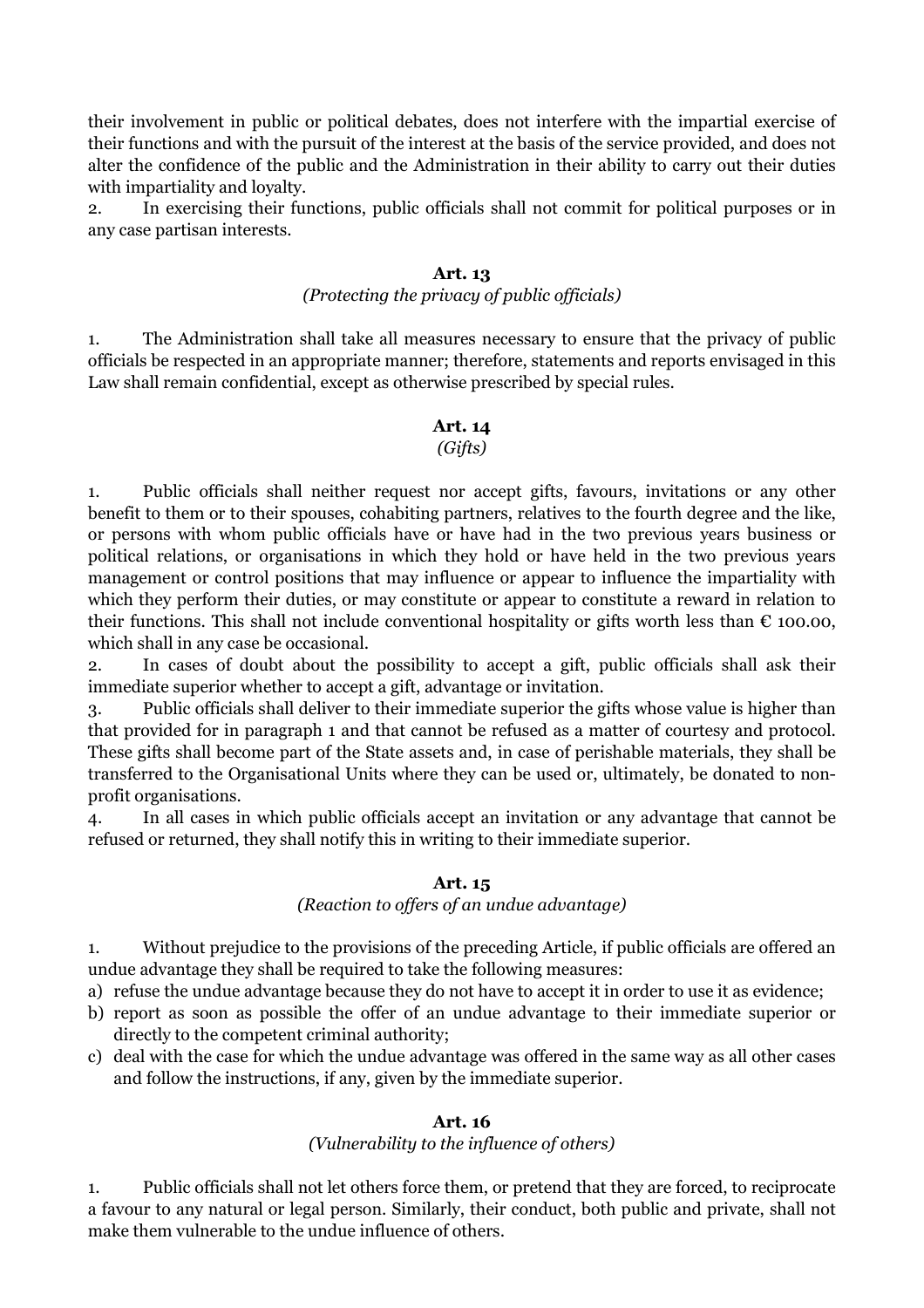#### (Abuse of official duties)

1. Public officials shall not offer any advantages related in any way to their duties as public officials, unless lawfully authorised to do so in the public interest.

2. Public officials shall not seek to influence for private purposes any person or organisation, including other public officials, by means of their official duties, or offering personal benefits.

#### Art. 18

#### (Information held by public authorities)

1. Taking due account of the right of access pursuant to Law no. 160 of 5 October 2011, public officials shall treat in an appropriate manner, with all the necessary confidentiality, any information and documents acquired during or as a result of the exercise of their functions.

2. Public officials shall not disclose information except in compliance with the rules and requirements applicable to the office, entity or authority by which they are employed.

3. Public officials shall be required to take appropriate measures to ensure the security and confidentiality of the information for which they are responsible or of which they are aware, and to prevent any dispersal of data, by complying with security provisions.

4. Public officials shall resort only to documents, files, databases and archives, to which they have been authorised to access and they shall not seek access to any information, the holding of which by them would not be appropriate to or justified by their functions. Public officials shall not make improper use of information that may be obtained during or as a result of the exercise of their functions; they shall be required to use it in compliance with the duties of their office and to allow access to such information by those entitled thereto.

5. Public officials shall have the duty not to withhold official information that may or should legitimately be made public, and not to disclose information if they know or have reasonable grounds to believe that such information is false or misleading.

#### Art. 19

# (Public and official resources)

1. In exercising their discretionary powers, public officials shall be required to ensure that the staff, on the one hand, and, on the other hand, goods, facilities, services and financial resources entrusted to them are managed and used in an effective, efficient and economical way, and not for private or personal purposes, except in case of authorisation granted in accordance with the law.

#### Art. 20

#### (Liability of immediate superiors)

1. It is a responsibility of immediate superiors to guarantee that public officials subject to their control or direction comply with this Law.

2. Immediate superiors shall be required to control or instruct their staff in accordance with the directives and programs approved by the Directorate General of Public Function and by the Congress of State. They shall be liable for the acts and omissions of their staff violating these directives and objectives if they failed to take the reasonable measures required of a person as part of his job to prevent such acts or omissions.

3. Immediate superiors shall take all necessary measures to prevent that their staff commit acts of corruption in relation to their office. They shall ensure compliance with laws and regulations, provide appropriate training against corruption, pay attention to financial or other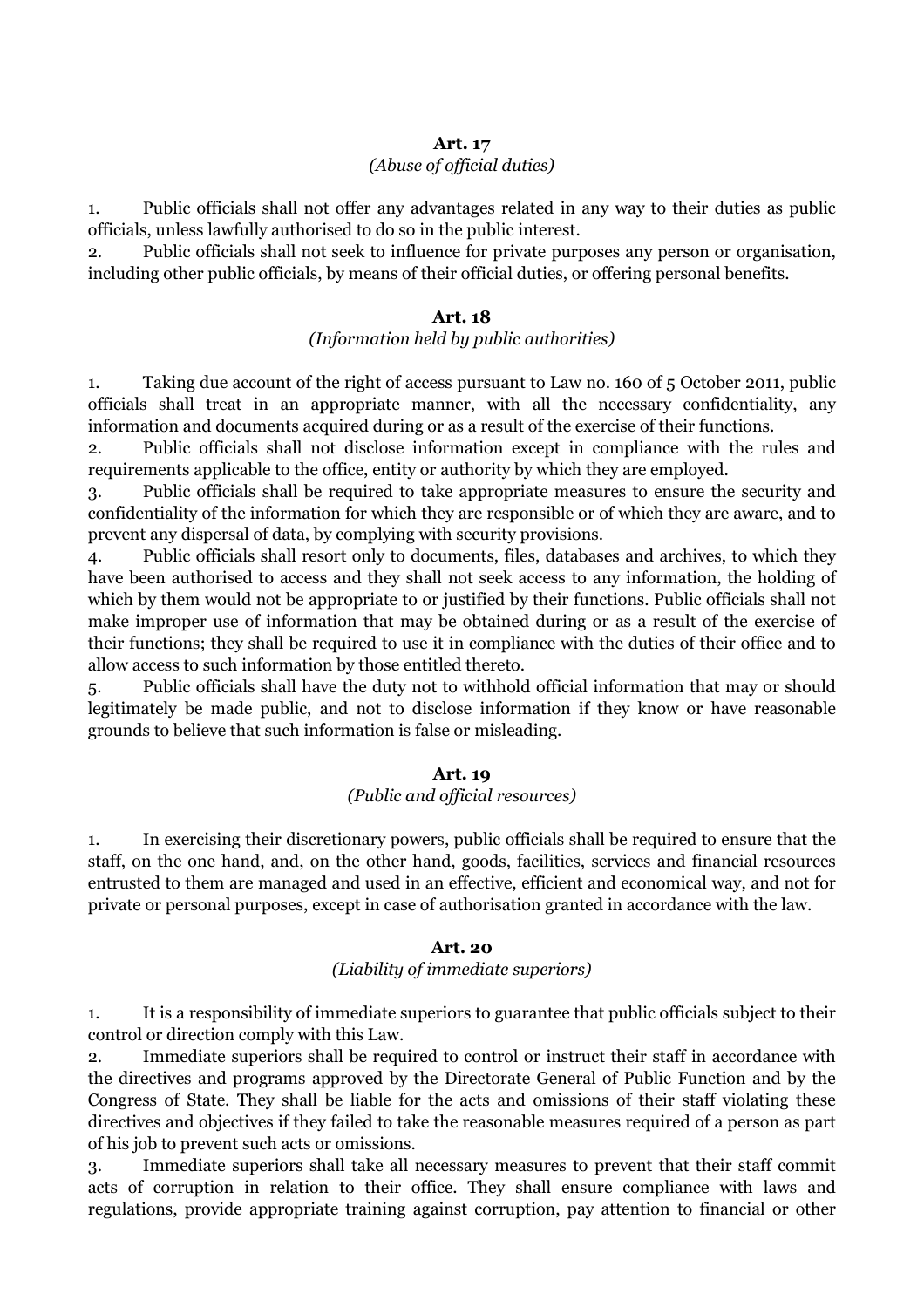difficulties that their staff may face and provide, thanks to their personal conduct, an example of integrity.

## Art. 21

#### (Termination of public functions)

1. Public officials shall not take improper advantage of their public office in order to be employed outside the public sector.

2. Public officials shall not allow that the prospect of another job creates a real, potential or apparent conflict of interests. They shall promptly report to their immediate superiors any real offer of employment that could create such a conflict. They shall also report to their superiors the acceptance of any offer of employment.

3. In accordance with the rules in force concerning job rotation and for a term of two years from the termination of the employment relationship, former public officials who have adopted a decision in the context of their administrative activities shall not operate on behalf of any person or organisation in relation to matters involved by this decision, which would provide a particular advantage to said person or organisation.

4. Former public officials shall not use or disclose confidential information obtained in their capacity as public officials, unless authorised to do so.

# Art. 22

# (Relationship with former public officials)

1. Public officials shall not grant preferential treatment or privileged access to the public service to former public officials, nor behave in such a way as to penalise them.

# Art. 23

# (Compliance with this Law and sanctions)

1. The Ministry responsible for Public Function and the Directorate General of Public Function shall be responsible for the dissemination of this Law. Public officials shall be required to behave in accordance with the law and shall, as a consequence, be aware of its provisions and of any amendments. In case they are not sure how to proceed, they shall contact their immediate superior.

2 The Directorate General of Public Function shall issue circulars implementing this Law, provide effective support to the activities of public officials also through IT instruments and promote appropriate training activities.

3. The provisions of this Law shall supplement the duties of public officials. Without prejudice to the possible application of criminal rules, failure to comply with the provisions of this Law shall entail the application of sanctions in accordance with the disciplinary rules in force.

4. The contracts signed and the duties assigned in violation of the provisions of Article 21, paragraph 3, shall be null and void. Moreover, private parties having concluded those contracts or having assigned those duties shall be prohibited from contracting with the Administration for the next two years and shall be obliged to return any remuneration received and established that relates to them.

5 This does not affect the possibility to pursue an action for compensation for the damage caused to the image of the Administration, in conformity with the legislation in force.

6. This Law may be amended by means of a delegated decree, in order to bring it in line with international directives and provisions in this field.